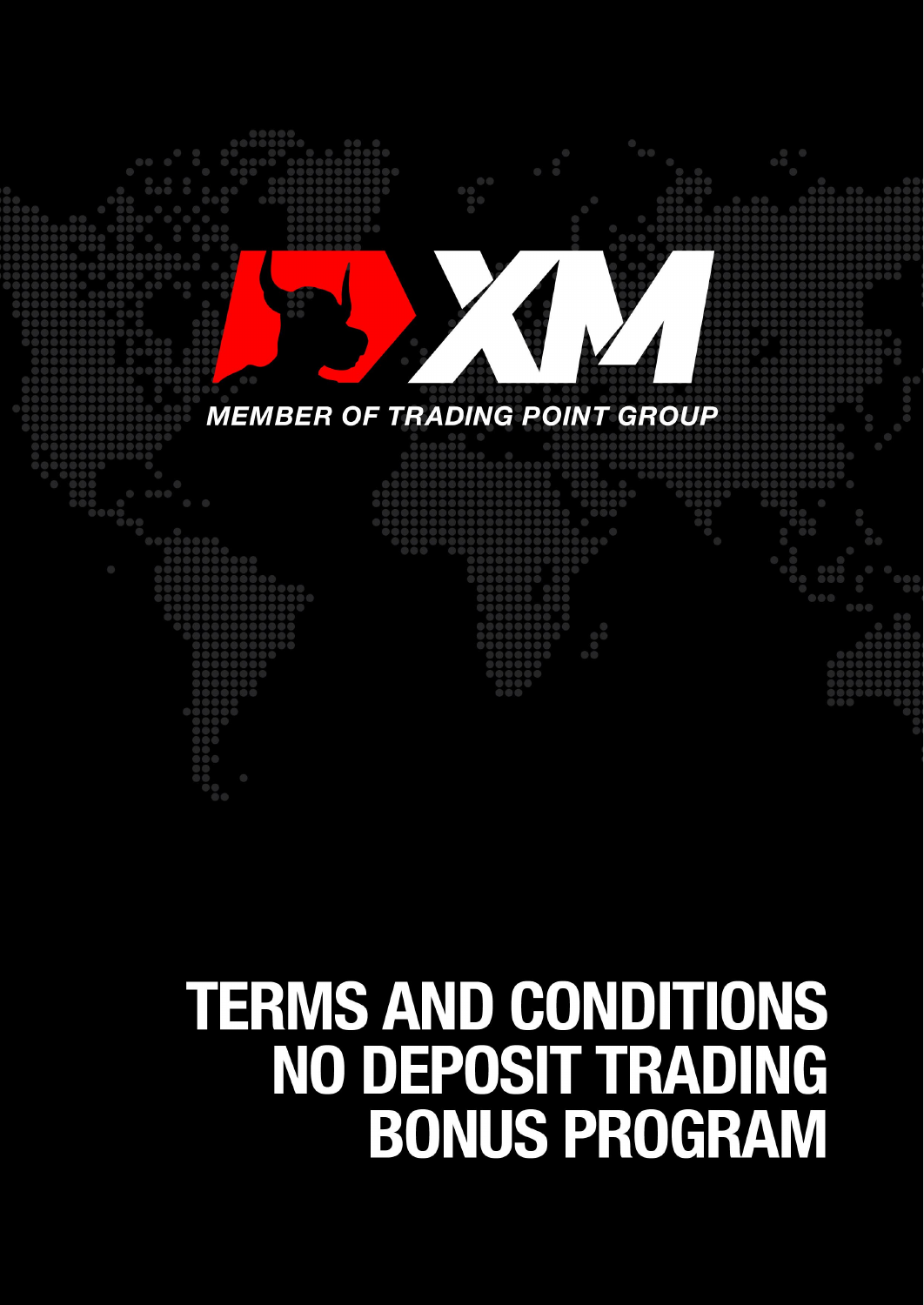

# **TERMS AND CONDITIONS - NO DEPOSIT TRADING BONUS PROGRAM**

### **A. Introduction**

- 1. XM Global Limited operating under the trading name XM is a Securities Service Provider Licensee regulated and authorised by the Financial Services Commission ("FSC") in Belize under the Licence Number: 000261/309 (hereinafter called the "Company").
- 2. The "*No Deposit Trading Bonus Program*" Terms and Conditions is an integral part of the "*XM Business Terms and Policies*" and provisions set herein are considered as an annex of all "*XM Business Terms and Policies*".

### **B. Conditions of Eligibility**

- 1. Subject to, and without prejudice to, all other Business Terms and Policies, the offer is available to the Company's Clients who have satisfied the Eligibility Criteria for the offer ("*Eligible Clients*") as set out in the sections following hereinafter.
- 2. The "*No Deposit Trading Bonus Program*" may be offered by the Company from time to time to clients who open real trading accounts with the Company (Shares trading accounts are not eligible to participate in the "*Program*"), in cases where such clients are referred to the Company via specific websites and/or social network sites in the context of certain specific promotions, and/or surveys that the Company may be running from time to time on such specific websites and/or social network sites.
- 3. The Company, at its absolute discretion, offers the "*No Deposit Trading Bonus Program*" to any Client(s) and/or any countries / regions as it deems appropriate and for as long as the Company deems to provide it.
- 4. The "*No Deposit Trading Bonus Program*" may be offered by the Company only to new Clients and it is applicable only to Clients' first real trading account with the Company.
- 5. Only persons who can form legally binding contracts under the laws applicable in their country of residence may participate in the "*No Deposit Trading Bonus Program*". Without limiting the foregoing, participation in the "*No Deposit Trading Bonus Program*" is not allowed for persons under the age of 18 or otherwise under legal age in their country of residence ("minors"). **If you are a minor, you may not participate in the "***No Deposit Trading Bonus Program***".**
- 6. Participation of "*Intermediaries/Related Parties*" in the "*No Deposit Trading Bonus Program*" is prohibited. If the registration and / or trading data of a participant in the "*No Deposit Trading Bonus* **Program**" corresponds with the registration and / or trading information, including but not limited to IP address, of another participant in the "*No Deposit Trading Bonus Program*", the Company reserves the right to regard this matching as a reason for immediate disqualification. For the purposes hereof, the term "*Intermediary(ies)/Related Party(ies)*", when used in these Terms & Conditions, unless the context otherwise requires, shall mean to include any person or entity bearing a relationship with any participant in the "*No Deposit Trading Bonus Program*", including, without limitation:
	- a) family members, such as brothers, sisters, spouses, ancestors, lineal descendants and collateral descendants;
	- b) person or entity, whom any participant in the "*No Deposit Trading Bonus Program*", directly or indirectly through one or more intermediaries, controls, or whom, directly or indirectly, through one or more intermediaries, is controlled by, or is under common control with any participant in the "*No Deposit Trading Bonus Program*"; for purposes of this definition, the term "*control*" (including, with correlative meaning, the terms "*controlled by*" and "*under common control with*"), as used with respect to any participant in the "*No Deposit Trading Bonus Program*", shall mean the possession, directly or indirectly through one or more intermediaries, of the power to direct or cause the direction of management policies of such person or entity, whether through ownership of voting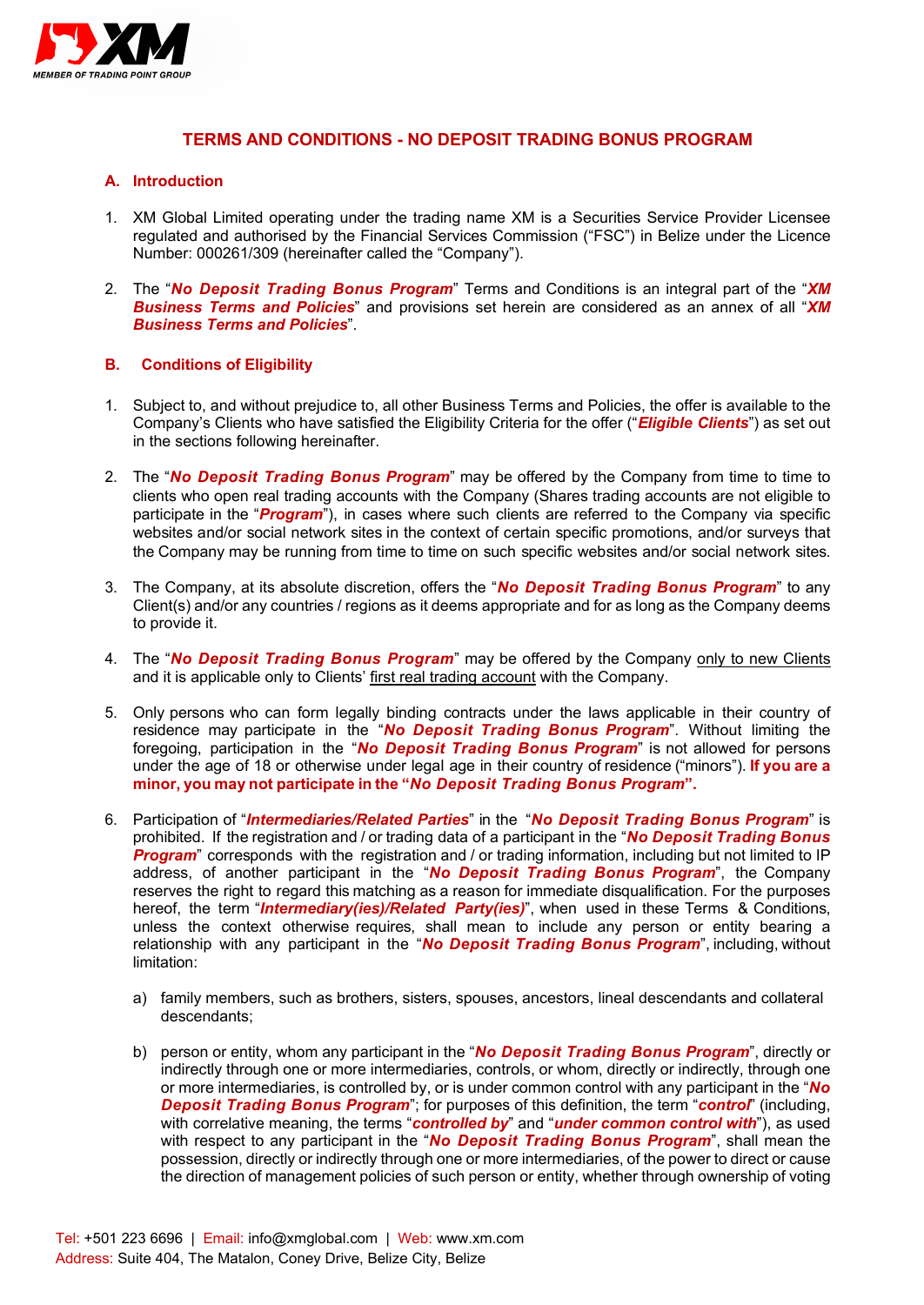

securities or otherwise.

7. Similarly, persons associated in any manner whatsoever with the Company and/or with the specific websites and/or social network sites on which the Company may be running from time to time certain specific promotions, contests and/or surveys, in the context of which access to the "*No Deposit Trading Bonus Program*" is offered, are not allowed to participate in the offer.

# **C. Specific "***No Deposit Trading Bonus Program***" Terms**

- 1. Eligible Clients, who meet the criteria set forth herein are able to receive trading bonuses equal to:
	- a) *30 USD,-* (or currency equivalent) of *"No Deposit Trading Bonus"*.
	- b) In order to activate and credit the Account with "*No Deposit Trading Bonus"* all Eligible Clients need to successfully complete the phone number (SMS) and/or voice verification procedure of this Program, offered in the dedicated option in Members Area.
- 2. This "*No Deposit Trading Bonus Program*" applies only to new clients of the Company.
- 3. All Eligible Clients are permitted to hold only one (1) "*No Deposit Trading Bonus"* Account per one (1) unique IP address. Multiple registrations from the same IP are not permitted nor multiple "*No*  **Deposit Trading Bonus**<sup>"</sup> Accounts register with same personal details.
- 4. Profits from trading on "*No Deposit Trading Bonus"* Accounts may be withdrawn anytime, provided that the trading volume in the relevant real trading Account reaches at least 10 micro lots (0,1 standard lots), and provided that at least 5 round turn trades have been completed. The number of lots traded and of round turn trades realized can be verified by logging in to account under the "Account History" tab or by logging in to Members Area.
- 5. The "*No Deposit Trading Bonus"* applied to the real Accounts of Eligible Clients (Shares trading accounts are not eligible to participate in the "*Program*") in accordance with the rules set forth herein cannot be transferred between live trading accounts with the Company.
- 6. Any profits generated from the utilization of the "*No Deposit Trading Bonus"* are available for withdrawal as per our withdrawal procedure.

# **D. General Terms**

- 1. This "*No Deposit Trading Bonus"* has a 30-day limit from the date of opening the trading account in which time the Eligible Client must claim the bonus before it is rendered unavailable.
- 2. Please note that it may take up to 24 hours before any bonus is added to the account of an Eligible Client who meets all of the criteria set forth herein.
- 3. The "*No Deposit Trading Bonus Program*" applies to all clients who open real Account with the Company in accordance with the rules set herein and granted bonuses may be used fortrading purposes only and cannot be withdrawn.
- 4. Any withdrawal of funds from an Eligible Client's real Account(s) with the Company will cause the removal of the previously awarded trading bonus(es) proportionally to the percentage of the requested amount of the withdrawal from the respective Eligible Client's real Account with the Company. Below you can find some examples for your better understanding: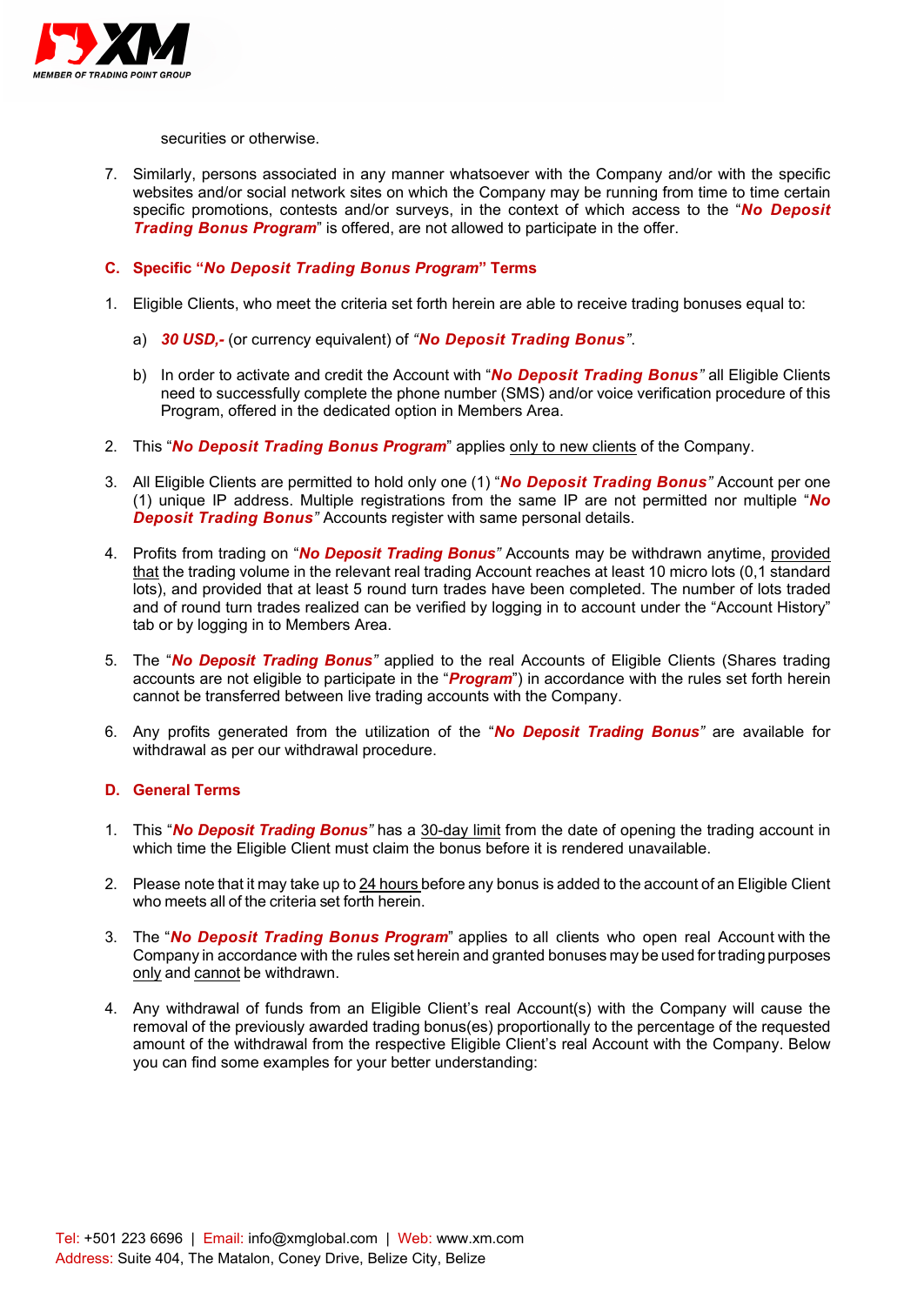

# **Example 1:**

| No Deposit<br><b>Trading Bonus</b><br><b>Amount</b> | Profits generated<br>from trading with the<br>No Deposit Trading<br><b>Bonus</b> | Balance available<br>for withdrawal | Amount of requested<br>withdrawal | Amount of trading<br>bonus removal |
|-----------------------------------------------------|----------------------------------------------------------------------------------|-------------------------------------|-----------------------------------|------------------------------------|
| <b>USD 30</b>                                       | <b>USD 100</b>                                                                   | <b>USD 100</b>                      | USD 40 (40% on USD<br>100)        | USD 12 (40% on<br><b>USD 30)</b>   |

### **Example 2:**

| No Deposit<br>Trading<br>Bonus<br>Amount | Deposit<br>Amount | Profits generated<br>from trading with<br>the No Deposit<br>Trading Bonus | Balance<br>available for<br>withdrawal | Amount of requested<br>withdrawal  | Amount of trading<br>bonus removal |
|------------------------------------------|-------------------|---------------------------------------------------------------------------|----------------------------------------|------------------------------------|------------------------------------|
| <b>USD 30</b>                            | <b>USD 500</b>    | <b>USD 100</b>                                                            | <b>USD 600</b>                         | USD 360 (60% on<br><b>USD 600)</b> | USD 18 (60% on<br>USD 30)          |

- 5. In the event of internal transfers between trading Accounts with the Company, trading bonuses previously credited to sending account will be moved proportionally to the percentage of transferred balance into receiving account. No new / additional trading bonuses will be credited upon internal transfer to receiving account. In case that receiving account is not eligible for trading bonuses, amount of trading bonuses deducted from sending account will not be credited into receiving account and therefore that proportion of trading bonuses will be nullified.
- 6. Trading bonuses cannot be separately transferred between, or from Eligible Clients' real trading Accounts with the Company.
- 7. In the event that any Eligible Client maintains open positions in the trading account(s) during the submission of a withdrawal request or of internal transfer, the same conditions apply to the bonuses as the above clauses. More specifically, the submission of a withdrawal request or an internal transfer will cause the removal of any previously awarded trading bonus(es) proportionally to the percentage of the requested amount of the withdrawal over the available balance combines with the Open Profit & Loss of the Eligible Client's trading account.
- 8. The Company reserves the right, at its reasonable discretion:
	- i. to decline registration of any participant in the "*No Deposit Trading Bonus Program*"; and
	- ii. disqualify any participant in the "*No Deposit Trading Bonus Program*" who tampers or attempts to tamper with the operation of the "*No Deposit Trading Bonus Program*" or breaches these terms and/or any of the "XM Business Terms and Policies" set forth on the Company's website.

Under no circumstances shall the Company be liable for any consequences of any trading bonus cancelation or decline, including, but not limited to, order(s) closure by Stop Out.

- 9. The Company reserves the right, at its reasonable discretion, to discontinue the offering of this "*No Deposit Trading Bonus Program*" to any of its clients, without having to explain the reasons. Such clients will be informed via email.
- 10. Clients may opt-out from the "*No Deposit Trading Bonus Program*" whenever they wish. Please send your request at the following email address: [nobonus@xmglobal.com](mailto:nobonus@xmglobal.com) and the relevant department will process your request and inform you accordingly.
- 11. The Company reserves the right to alter, amend or terminate the "*No Deposit Trading Bonus* **Program**" or any aspect of it at any time. Prior notice of such changes will be given to clients and the Company will post any such changes on its website. It is recommended that participants in the "*No Deposit Trading Bonus Program*" consult these Terms & Conditions on the Company's website regularly. Please note that taking part in the "*No Deposit Trading Bonus Program*" constitutes acceptance and agreement to abide by any such alterations, amendments and/or changes.